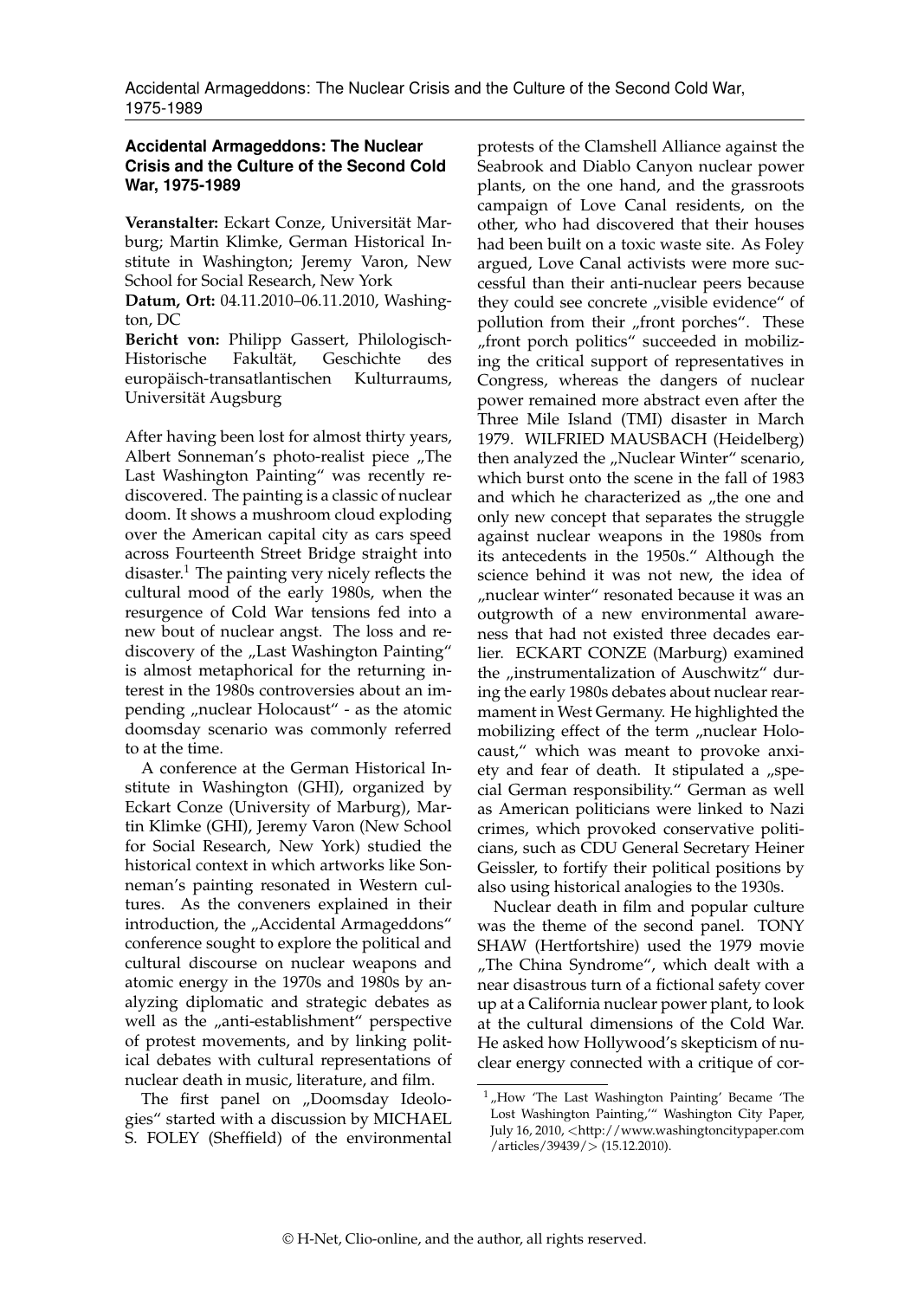porate power and the media. The film became a major blockbuster thanks to its auspicious timing, since it was released shortly before the near meltdown at TMI. In fact, the movie seems to have framed the reaction to TMI of journalists who had had little knowledge of nuclear energy up to that point. WILLIAM KNOBLAUCH (Athens, OH) then examined British anti-nuclear pop music of the 1980s. Geography, memories of World War II, and British civil defense propaganda made Britain a unique case. MTV enabled activist musicians to export their political messages to the United States. Overall, however, nuclear pop was less popular in the U.S., which seemed to be less exposed to nuclear threats. Furthermore, anti-nuclear pop came to a sudden end in 1987, when Cold War tensions eased.

Panel three continued to explore nuclear themes in the arts more generally. LAURA STAPANE (Heidelberg) spoke about the "Artists for Peace" (Künstler für den Frieden) movement, which in the early 1980s served West German musicians, artists, actors, and intellectuals as a platform for political protest. Thanks to a wide variety of genres and artists these art festivals were highly successful both financially and in terms of participation. The organizers were also able to mobilize groups not normally interested in political issues. MARTIN KLIMKE (Washington, DC) then linked anti-nuclear expressions in West German popular music at the beginning of the 1980s (such as Nena's "99 Luftballons") to the "Green Caterpillar" bus tour that was organized by the newly founded West German Green Party during its 1983 electoral campaign. A fusion of cultural and political event, the tour not only forced the Social Democratic Party (SPD) to reconsider its ties to critical artists but also strengthened the Greens' appeal beyond alternative milieus.

The fourth panel turned its attention to literature. PHILIPP BAUR (Augsburg) argued that one of the Second Cold War's characteristics was "the intentional use of fiction to warn and educate the public." By analyzing works by Gudrun Pausewang and Anton-Andreas Guha, he came to the conclusion that regionalism and the localization of Armageddon were peculiar features of the artistic anti-nuclear engagement during the 1980s. THOMAS GOLDSTEIN (Clemson, SC) examined how the official East German Writers Union (Schriftstellerverband) served the regime's propagandistic purposes with mixed results. Whereas the government had some success in co-opting even critical writers to its "peace agenda," the narrow focus on NATO missiles became increasingly untenable as Gorbachev's reforms triggered increasing criticism of the dictatorship. DOLORES AU-GUSTINE'S (Jamaica, NY) examination of the representations of the peace and anti-nuclear movement in the West German print media focused on the weekly "Der Stern". Protests were generally portrayed in a sympathetic light, and the synergy between anti-nuclear power and anti-nuclear weapons issues made media coverage a "force" to be reckoned with.

Establishment reactions were the focus of the fifth panel. JAN HANSEN (Berlin) summarized his findings on the political and cultural discourse on nuclear weapons within the SPD. NATO's double-track decision shattered party unity over central foreign policy questions. Driven by cultural anxiety and deep-seated fears regarding modernity, the Social Democratic split over nuclear weapons led to a renegotiation of the possibilities and nature of legitimate political action within the political mainstream. In his presentation, TIM GEIGER (München) asked: "Did Protest Matter?" According to Geiger, the peace movement did not have to push the government very hard for détente, because the SPD-FDP government coalition aimed to reduce nuclear arsenals anyway. Furthermore, the peace movement helped the federal government to present itself as a proponent of a moderate approach and to bolster its international position. REINHILD KREIS (Augsburg) then analyzed the discourse about a  $\mu$ successor generation" as a master trope that structured the debate about an alleged "transatlantic crisis" among diplomats, politicians, and experts. Fears of estrangement need to be read in the context of the contemporary discussions about "value change". Leaders focused on bringing the "next generation" on board for German-American friendship, which they feared anti-nuclear sentiments and widespread anti-Americanism had sundered.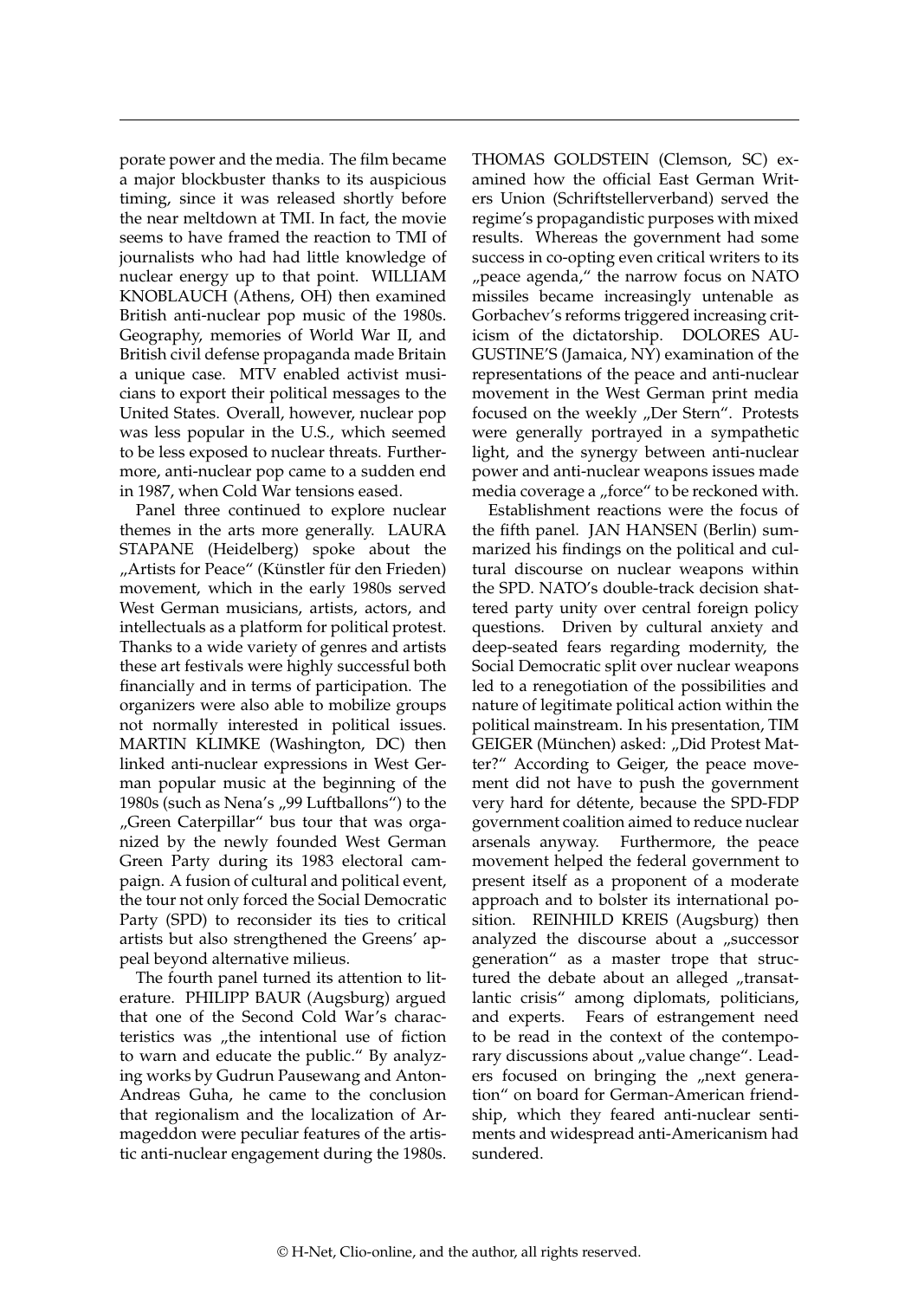The sixth panel on "Security Cultures" looked at particular national discourses structured around nuclear issues. NATASHA ZARETSKY (Carbondale, IL) discussed how the TMI accident led to a further erosion of public trust in governmental policies. TMI placed the human body—and, more specifically, the pregnant, the young child's, or fetal body—in the center of a question of trust. TMI emerged as a fully-fledged cultural crisis because the "grammar of human life" enabled female members of a largely white rural Pennsylvanian community to remain good Christians and patriots while opposing nuclear energy at the same time. TIM WARNEKE (Heidelberg) explored the discourse about "madness" in the United States and West Germany. Taking his clues from "Dr. Strangelove", Warneke argued that the consensus of "what was reasonable and what was insane" broke down in the context of shifting values, resulting in an almost complete rupture of communication between the two warring camps. Finally, KATRIN RUECKER (Geneva) explained why France did not experience a prolonged period of nuclear anxiety. The small, and mostly communist, French peace movement operated in a "discouraging context" (Wittner), with all major parties strongly in favor of the force de frappe (the French nuclear program) and NATO's rearmament decision. Also, public opinion was either strongly in favor of nuclear power and nuclear weapons or indifferent. Finally, French international aspirations and thus France's national identity were closely linked to nuclear weapons.

The final panel explored grassroots initiatives. STEPHEN MILDER (Chapel Hill, NC) discussed the protests against the planned Wyhl nuclear power plant in South Baden, Germany. Local opposition, which included conservative farmers and middle-class citizens from neighboring Freiburg, served as the model on which many subsequent antinuclear protests were built. The media portrayed them mostly in a positive light, and their opposition to what they perceived as non-responsive government officials proved to be contagious. In "Radical Feminism and the Anti-Nuclear Movement" KYLE HAR-VEY (Sydney) looked at the emerging "ecofeminism" of the 1970s and 1980s. Exposing deep rifts within feminism, the movement was characterized by clashes that were as much about womanhood as they were about politics. As the tensions over the Seneca Falls Women's Encampment in upstate New York demonstrated, feminist radicalism turned off many potential supporters. Finally, SUSANNE SCHREGEL (Darmstadt) analyzed Nuclear Free Zones as part of the transnational oppositional movement to nuclear war, which was both global and local at once. Within this movement, the local was seen as the place where global transformations would emerge. This special, localized nature of protest seems to have been one further characteristic of the 1980s peace movement that distinguished it from its predecessors in the 1950s.

An evening keynote lecture and a public panel discussion rounded out the conference. In his keynote on "The Rise of the Hawks and the Revolt of the Doves: Writing the History of the Second Cold War," LAWRENCE S. WITTNER (Albany, NY) raised the question of the impact of the peace movements. Whereas former U.S. President George H. W. Bush retrospectively claimed that pursuing "peace through strength" had worked, Wittner concluded that in fact governments had listened to anti-nuclear activists. From Jimmy Carter's inaugural address to Ronald Reagan's stunning course reversal in the mid-1980s, the idea of nuclear abolition proved to be irresistible. A "remarkable popular uprising" against "nuclear madness" led to a considerable reduction in the nuclear danger. With nuclear arsenals now significantly diminished Wittner stressed real progress.

A panel discussion on the second conference night provided a contrast to Wittner's upbeat message. It featured the author JONATHAN SCHELL (New York), whose book "The Fate of the Earth" (1982) remains one of the key texts of the nuclear apocalyptic genre. Sharing the panel with FRIDA BERRI-GAN (New York) and PHILIPP GASSERT (Augsburg), Schell highlighted some of the failures of earlier anti-nuclear movements and what their contemporary relevance was. As Schell insisted, the dangers of "exterminism" are still with us, and with global warm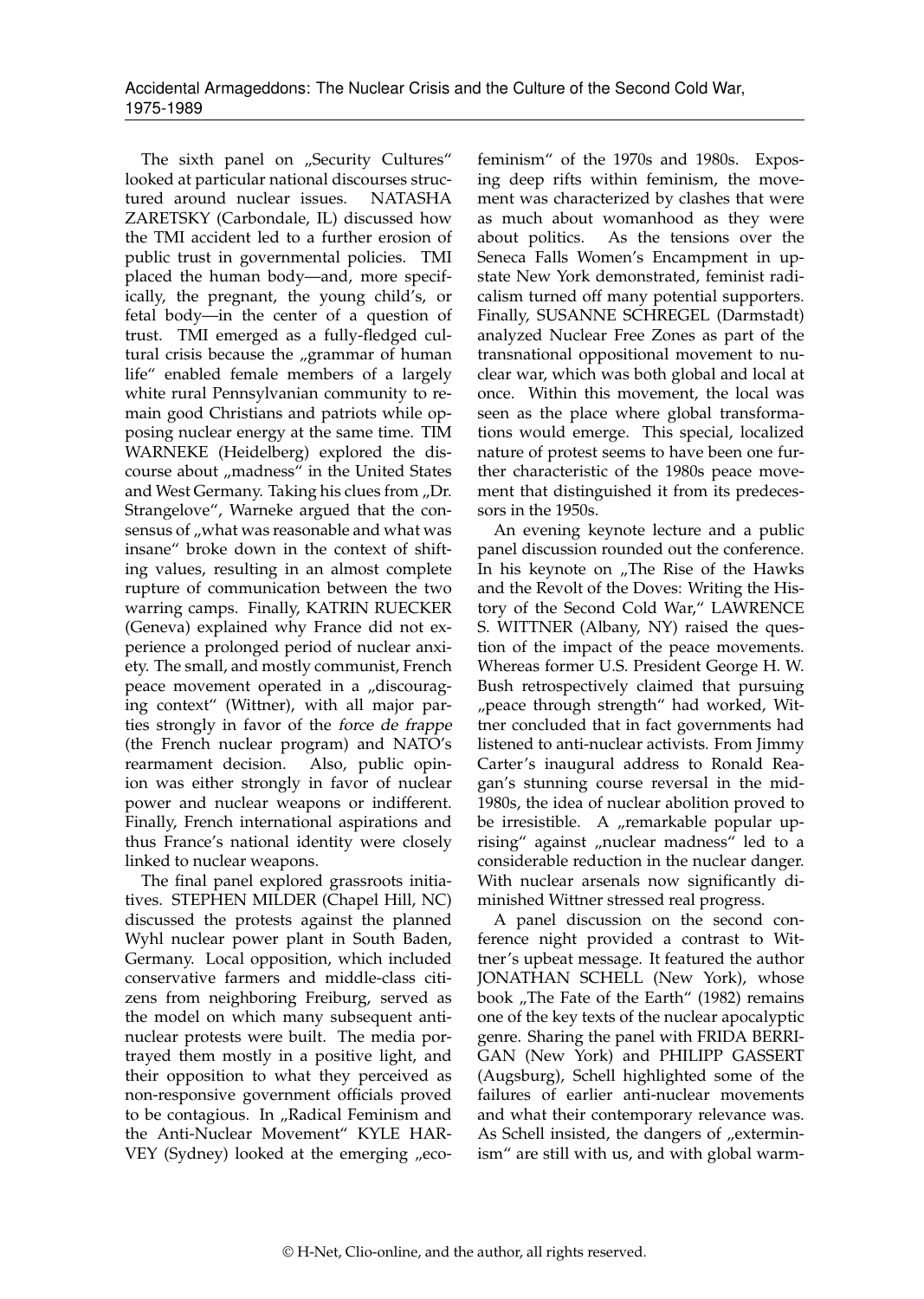ing, they seem to have taken on a new dimension. Whereas Schell stressed continuities between then and now the conference mostly explored the specificities of 1970s and 1980s. The "nuclear crisis"<sup>[2](#page-3-0)</sup> provides raw materials for a history of the political culture of the 1980s, when people were trying to make sense of multiple crisis scenarios and got stuck in the most dramatic one. As the discussions demonstrated, historical research into the 1980s is propelled by new questions and exciting source materials, some outstanding examples of which this conference brought to the fore.

#### **Conference Overview**

### Panel 1: Doomsday Ideologies

Michael Foley (Sheffield): "No Nukes and Front Porch Politics: Environmental Protest Culture and Practice on the Second Cold War Home Front"

Wilfried Mausbach (Heidelberg): "Nuclear Winter: Prophecies of Doom and Images of Desolation During the Second Cold War"

Eckart Conze (Marburg): "The Role of National Socialism and the Second World War in the Discourse on Nuclear Armament"

# Keynote

Lawrence Wittner (Albany, NY): "The Rise of the Hawks and Revolt of the Doves: Writing the History of the Second Cold War"

#### Panel 2: Film & Popular Culture

Tony Shaw (Hertfordshire): "Exposing America's Media-Energy Industry Complex During the Late Cold War: Hollywood's The China Syndrome (1979)"

William Knoblauch (Athens, OH): "Selling the Second Cold War: British Anti-Nuclear Pop, 1980-1987"

#### Panel 3: Music & The Arts

Laura Stapane (Heidelberg): "Artists for Peace: A Commercial Event, Political Demonstration, or Cultural Festival?"

Martin Klimke (Washington, DC): "Between 99 Red Balloons and a Green Caterpillar: Nuclear and Environmental Discourse in 1980s Popular Music and Electoral Politics"

Panel 4: Literature And The Press

Philipp Baur (Augsburg): "Writing Against the Bomb: German Nuclear Fiction in Between Authenticity and Utopia"

Thomas Goldstein (Clemson, SC): "A Tenuous Peace: Anti-Nuclear Activism Within the East German Writers Union in the 1980s"

Dolores Augustine (Jamaica, NY), "The Peace and Anti-Nuclear Movements in German Print Media During the New Cold War"

Panel 5: Establishment Reactions

Jan Hansen (Berlin): "The Political and Cultural Discourse on Nuclear Weapons in the German SPD, 1979-83"

Tim Geiger (Berlin): "Did Protest Matter? The Influence of the Peace Movement on the West German Government, 1977-1980"

Reinhild Kreis (Augsburg) "Drifting Apart"? German and American Debates on Generational Change in the Early 1980s"

## Public Podium

Jonathan Schell (New Haven): "The Fate of the Earth Revisited: Nuclear Dangers Then and Now"

Co-Panelists: Frida Berrigan (New York) and Philipp Gassert (Augsburg)

Panel 6: Security Cultures

Natasha Zaretsky (Carbondale, IL): "Atomic Nightmares and Biological Citizens at Three Mile Island"

Tim Warneke (Heidelberg): "The Ubiquitous Dr. Strangelove: Madness as a Central Topos of Cold War Discourse"

Katrin Ruecker (Geneva): "Why is there no Accidental Armageddon Discourse in France? How Defence Intellectuals, Peace Movements, and Public Opinion Rethought the Cold War During the Euromissile Crisis"

# Panel 7: Local Activism

Stephen Milder (Chapel Hill, NC): "Create Two, Three. . . Many Wyhls!: How Grassroots

<span id="page-3-0"></span> $2$  For the term see <[http://www.nuclearcrisis.org](http://www.nuclearcrisis.org/)> (15.12.2010).